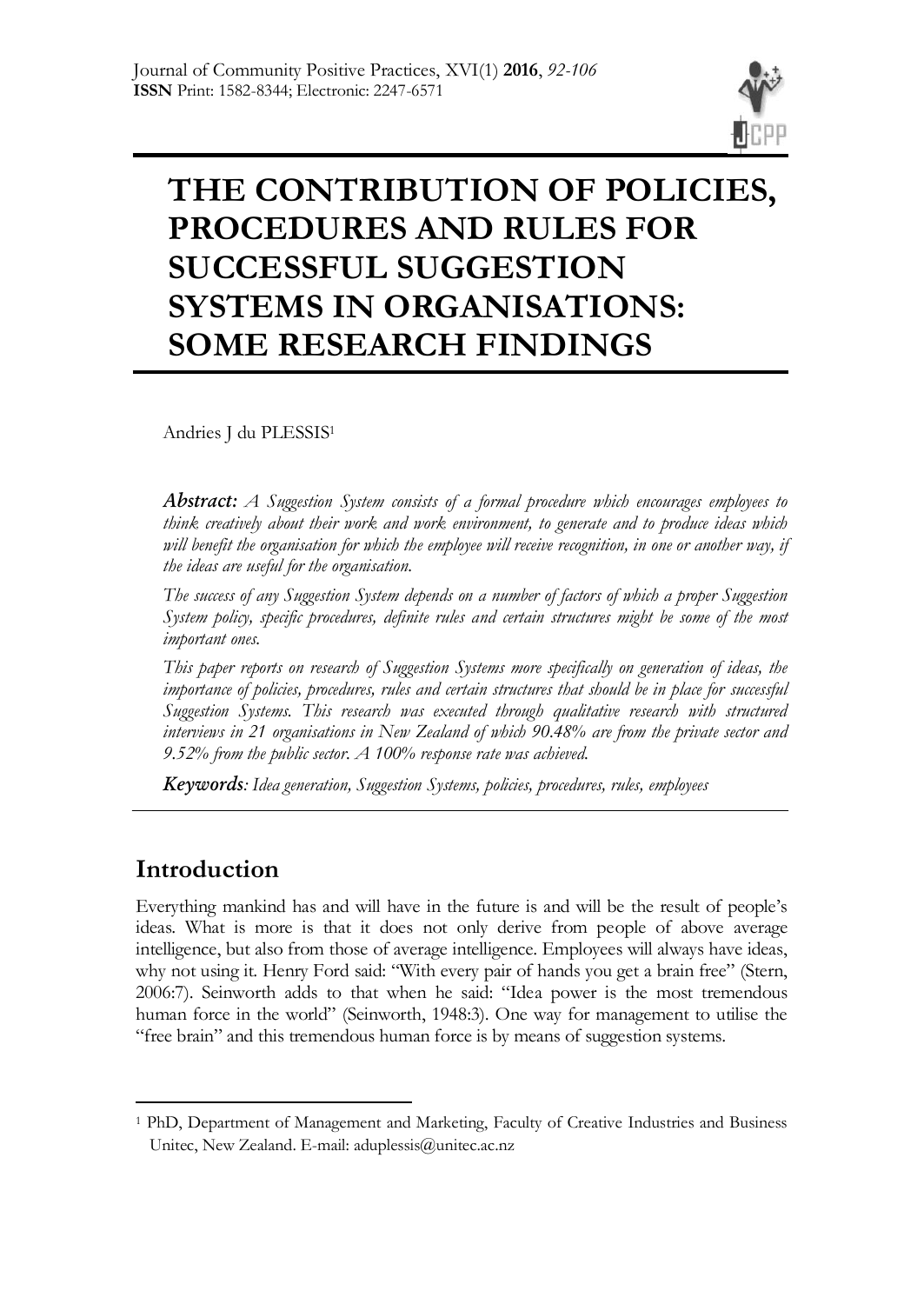New Zealand is constantly changing to keep up with global competition or rather supply and demand on the global market (Du Plessis, 2012). The most recent census in New Zealand revealed that many changes in the country's geo-demographic composition took place; the greatest concentration of change has been in and around Auckland, the area that our survey was executed in the last quarter of 2007. A further interesting fact is that the 65 year and older age group in Auckland is the fastest growing population segment (Mosaic, 2008:25).

These changes in age and demography are typically accompanied by a wealth of human capital i.e. skills, knowledge, attitudes and behaviours of employees. They are working in some of the organisations in the surveyed areas. It is therefore surprising for the researchers and authors of this article that organisations are so slow or reluctant to make use of the human capital that's available in their organisations to their benefit, as was found in the survey and discussed later in the analysis of this article (Du Plessis, Paine, Botha, 2012). The employers could easily make their Suggestion Systems work for them to get "hold" of the wealth of human capital in their organisations.

A suggestion system can be defined as a formal procedure which encourages employees to think creatively about their work and work environment, and to produce ideas which will benefit the organisation and for which the employee will receive recognition, in one or another way, if the ideas are useful for the organisation (Du Plessis, Marx, Wilson. 2008).

To give stature and structure to a Suggestion System, proper policies, rules, regulations and procedures are necessary. This article reports on research regarding the role and contributions of policies, rules, regulations and procedures in the success of Suggestion Systems as it is applied in some New Zealand organisations. The literature review includes a flow chart of effective Suggestion Systems for Policies, Procedures and Rules, developed by the authors; in the analysis of the results the different responses of the respondents are discussed. Thereafter the implications for management are pointed out and the next section has some recommendations for management to implement for a successful system before the conclusions which forms the last part of this article.

# **Literature review**

One of the reasons behind the failure of Suggestion Systems is an over-reliance of a formal, ready made, "off the shelf" Suggestion System, which take little or no account of the organisation"s context, its particular issues, the concerns of its employees or its communication infrastructure (Sweetman, 2005:44). Every organisation has its own culture and needs and therefore the Suggestion System should be moulded around that. Every organisation should set its own policies, rules, regulations, procedures and structures to fit its own needs and organisational culture.

According to The Oxford Advanced Learner"s Dictionary of current English (2005: 1122) "policy is a plan of action agreed or chosen by a business, a principle you believe in that influences how you behave; a way in which you usually behave". A Suggestion System policy therefore is a general guide that expresses limits within which action should occur (Ivancevich, 2001:19). Policies act as general guidelines, while procedures and rules are specific to situations (Mathis & Jackson, 2003:529).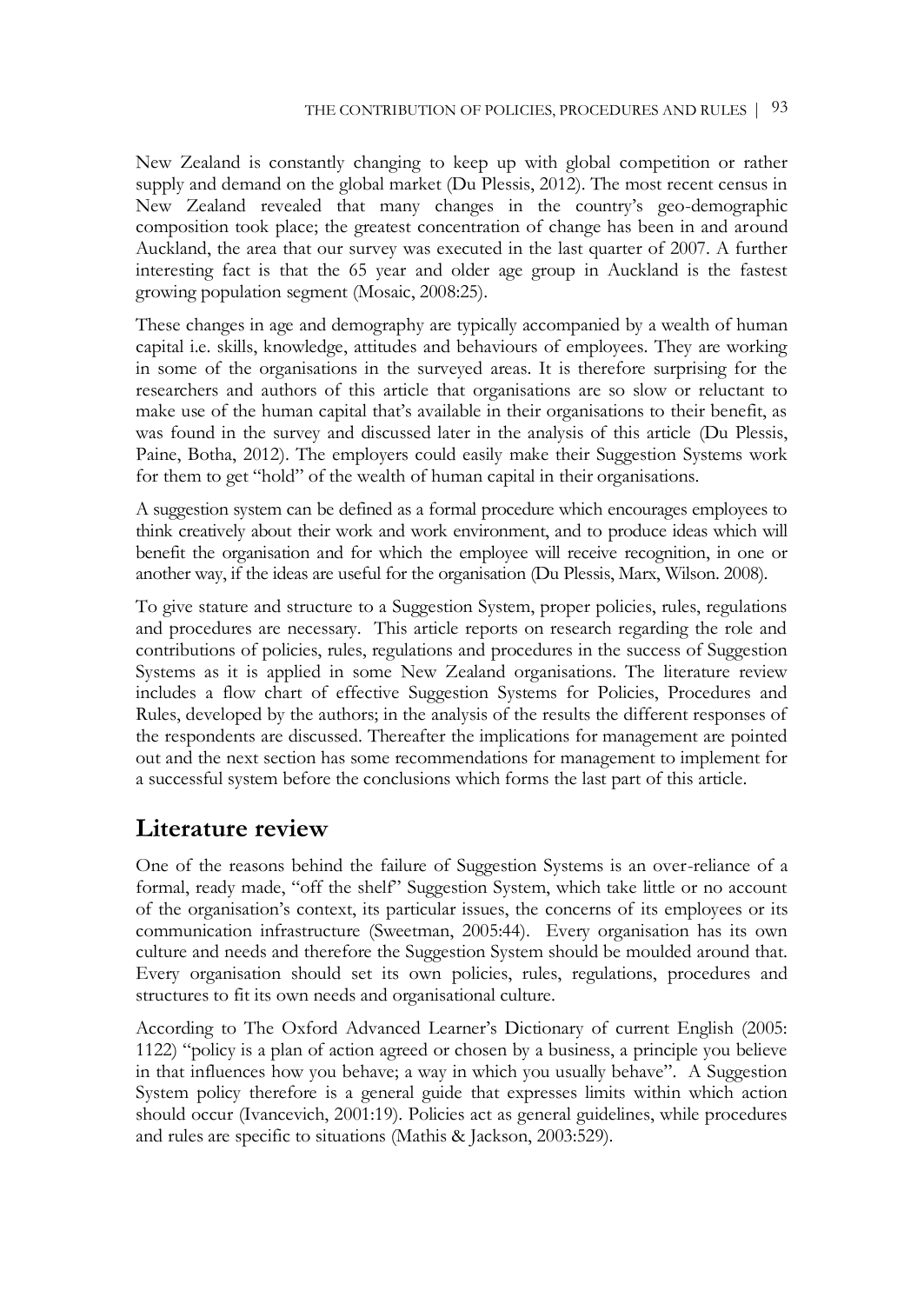#### 94 | Andries J du PLESSIS

The policy should leave very little room for personal judgements and arguments, thereby reducing favouritism and dissatisfaction. Every aspect of the scheme should be clearly defined so that employees are left in no doubt as to what is expected of them and what they can expect from the organisation in return. It should be remembered that the policy is the guide to decision making where there is a choice among actions. This does not mean that a policy could not change, in fact it should and must change if the needs and culture of the organisation changes. An obsolete policy could result in poor choices and thus in poor decisions. The policy should also adapt to changes in technology and the needs of the employees that will definitely change over time.

Stone (2011) describes policies as general statements that serve to guide decision making. They could also direct the actions of the human resource management function towards achieving its strategic goals. Policies are normally in writing and communicated to all employees by the human resource department, management, and line managers. He also refers to procedures that detail precisely what action is to be taken in a particular situation. A good example is the steps to be followed when a pay increase is given or terminating of employment. Policies and procedures should be fair and equitable.

What, however, is important is that policies, procedures and rules should not smother creative behaviour and initiative. It should rather create the opportunity for the employees to use their imagination and initiative.

Policies are only a guide to help with decision making. In his research Marx (1992:80-84) found that some aspects that should be addressed in the Suggestion System policy are:

- The aim of the system
- The definition of a suggestion or idea
- Topics which are not eligible as suggestions
- The members of the suggestion committee
- Employees who are eligible to submit suggestions
- Suggestion awards and recognition
- Taxation on the suggestion awards
- Procedures related to the submission of suggestions
- The right to appeal
- The cession of suggestions
- Patentable suggestions

Mathis & Jackson, (2003:529) have their own view on procedures in contrast to policies, it provides for customary methods of handling suggestion system activities and are more specific than the suggestion system policy. For example, the policy may state that the Suggestion Committee will be responsible for the evaluation of ideas that have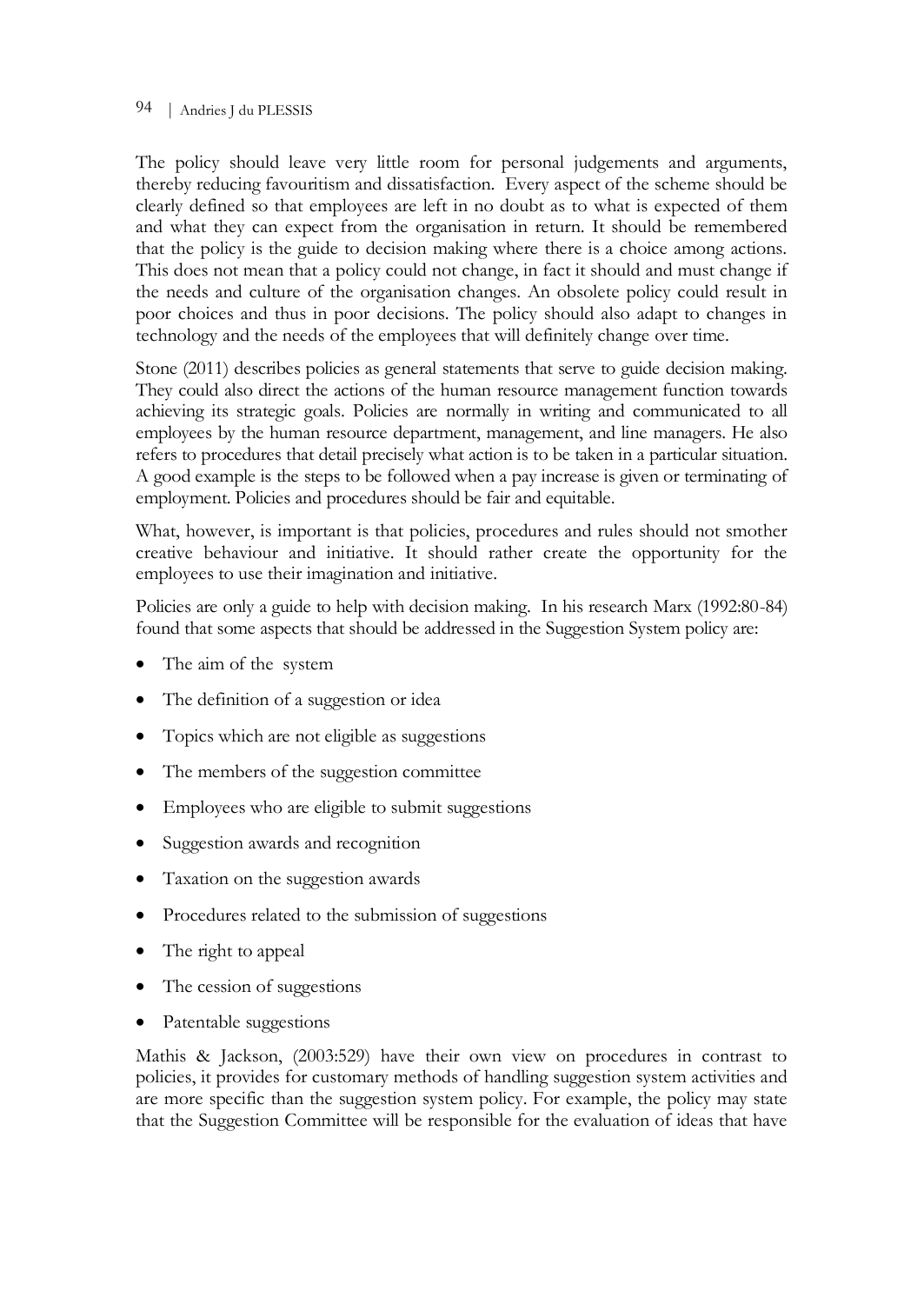corporate wide implications. Procedures establish the specific method of evaluation and approval before implementation.

Some of the procedures that should be addressed are:

- How to promote the suggestion system
- How, where and to whom to submit suggestions
- How to register submitted suggestions
- How to evaluate suggestions
- How to appeal when a suggestion, which the suggestor feels really has merit, has been turned down
- How to recognise and award successful suggestors
- How to deal with taxation in case of financial awards
- How to handle patentable suggestions



*Figure 1: Flow Chart of the Idea Generation Process in Suggestion Systems*

*Source: Developed by the authors*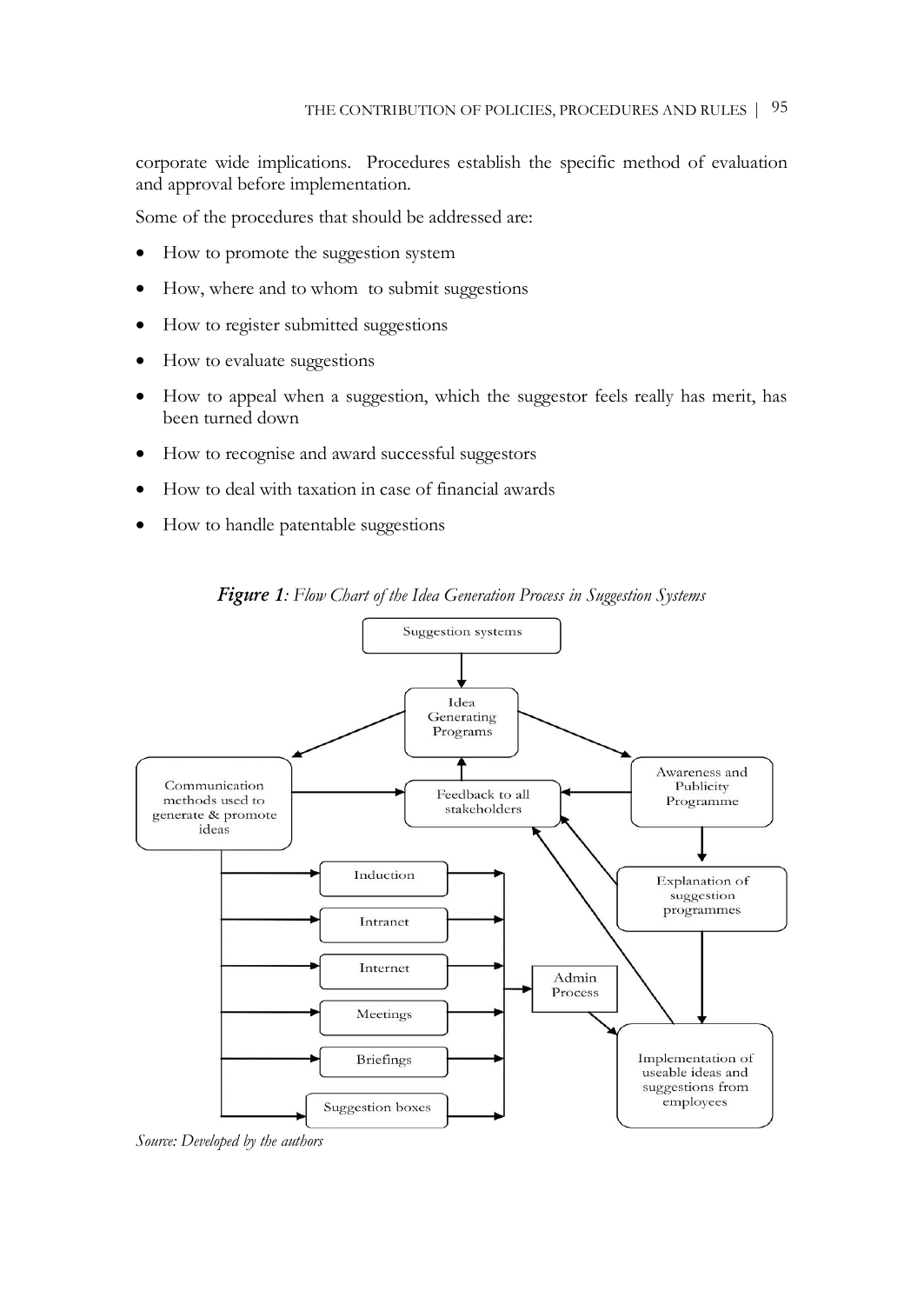96 | Andries J du PLESSIS

## *The use of the flow chart in Figure 1 above*

Line managers are often the most important link in the idea generation programme. Employees and line managers are the people with the most knowledge of the job and it came as a surprise that 66.66% of the respondents admitted that no explanation of the suggestion programme forms part of the induction programme in their organisations. In Figure 1, above, it is clear that the awareness and publicity programme follows the idea generating programme. The explanation could easily be done during the induction period.

There was consensus among all the organisations that the evaluation of suggestions is completed in less than 90 days after it was submitted. This is an indication that the management is open for suggestions and that they value the ideas of employees. The fact, however, that 71.43% of the respondents either disagree or do not know whether suggestors are getting feedback on a regular basis during the evaluation period places a question mark on the commitment of management. The flow chart (Figure 1) above explains the flow of feedback.

The question was put forward to the respondents whether software is used to submit and process suggestions. Only 4.76% of the respondents agreed that software is in use for administration and processing. Almost all (95.24%) of the respondents responded that they don"t use any software for the said issues. It can be deduced that the organisations are too small to layout huge amounts of money on systems that they think could be managed manually.

More than three quarters (80.95%) of the respondents agreed and strongly agreed that they receive their ideas via email, intranet, internet or face to face. It can be deduced that the old fashioned way of meetings face to face still has its value. In Figure 1 above all the aforementioned methods are mentioned as a method to gather ideas.

Rules, on the other hand, are, according to Mathis and Jackson (2003:529) the specific guidelines that regulate and restrict the behaviour of the individuals. For example, employees of the Research and Development Department will not get any financial award for implemented ideas. Rules, thus, give specific direction for decision making and serve as control device in that they represent standards of behaviour that ensure a reasonable level of conformity throughout the organisation (Du Plessis, 2007:85; Wendell, 1994: 188). Therefore there will be a set of rules that will be applicable to the list of procedures that have been mentioned above.

Almost two decades ago Marx (1995:16) pointed out the following set of rules that will apply for any Suggestion System to qualify for a formal Suggestion System:

- The system should be approved and supported by top management.
- The suggestion must indicate a problem, potential problem or opportunity to improve an existing process or situation.
- The suggestion must present a solution to the problem, potential problem, process or situation.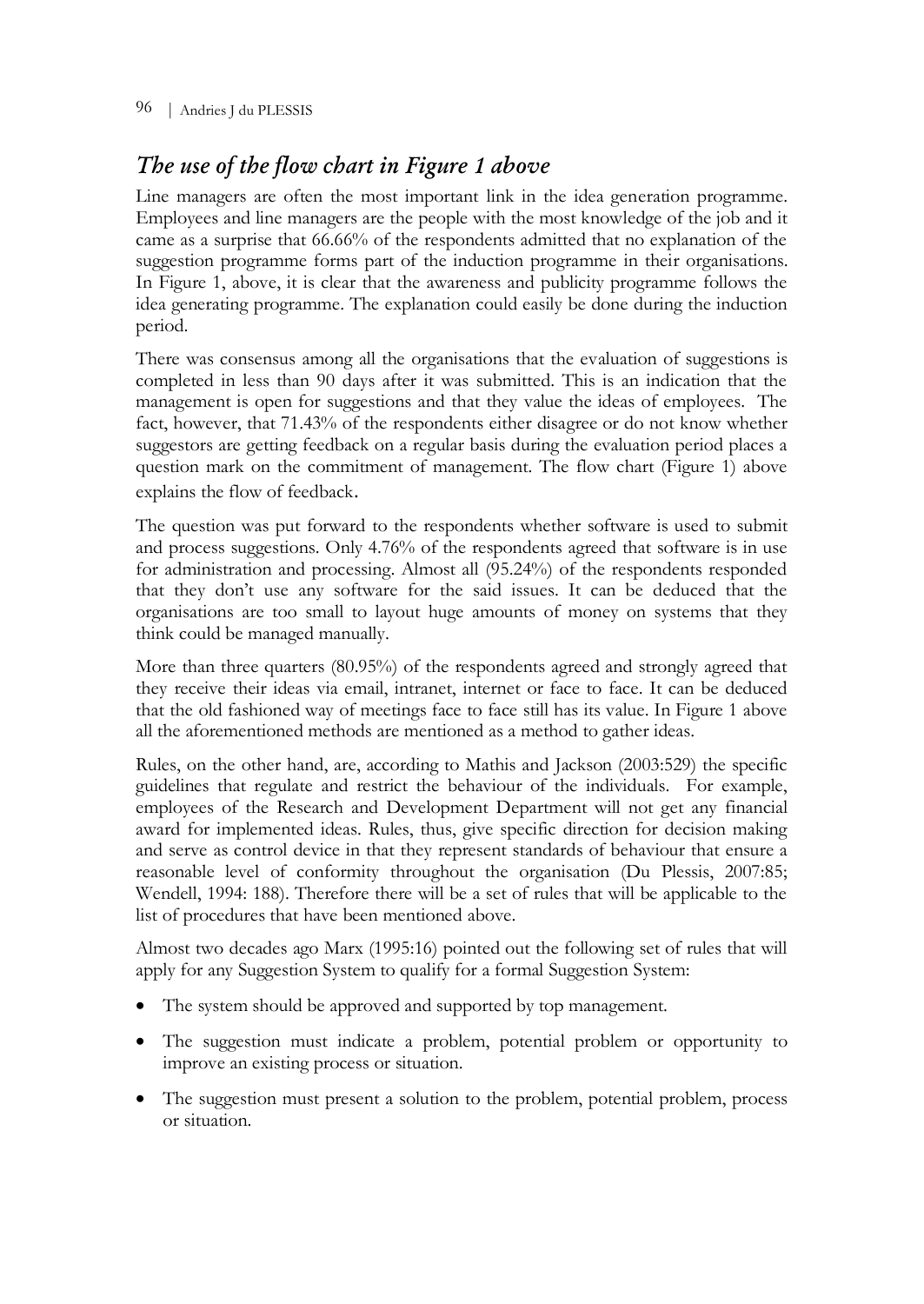- The suggestion must be in writing.
- The idea proposer must be identifiable, even if the system provides facilities for anonymous suggestions.
- The suggestion must be acknowledged on receipt.
- These rules are still applicable today according to our research project.

### *The use of the flow chart in Figure 2 below*

For the Suggestion System policies, procedures and rules to be effective, coordination between the Suggestion System Committee/Coordinator, other managers and supervisors are vital. The ideal flow of communication is shown in Figure 2 below. The human resource (HR) department who is primarily responsible for the designing of policies, procedures and rules in the organisation can delegate the Suggestion System issues to a committee or coordinator. HR can also delegate or just be part of the designing committee. It is also pointed out clearly in Figure 2 that policies, procedures and rules are downward communication; it flows from HR or top management, through the other levels of management to the rest of the organisation. The Suggestion System, on the other hand, is upward communication that enables employees, supervisors, middle management levels and top management to know about ideas that originates somewhere in the organisation as is explained in Figure 2 as well. Therefore, policies, procedures, rules and structures should be designed to smooth the way for suggestions rather to obstruct them (Robinson & Schroeder, 2006:97).

But who should be responsible for designing and setting the Suggestion System policies, procedures, rules and structures and who should be responsible for the execution thereof? The final approval of the policies, all procedures, rules and structures is the responsibility of top management. However, the drawing up of policies, working out of the procedures, setting the rules and creating the structures will usually, in bigger organisations, be delegated to the HR department. The latter in turn, will either commission a Suggestion Committee or a coordinator to do the job. In smaller organisations it is usually the responsibility of the human resources manager or some one specially dedicated to the task.

Enforcing the rules is the responsibility of the supervisors. The more the Suggestion System rules are supported by group attitudes and norms, the more enforcement becomes a responsibility shared by all employees. If management can engage supervisors and employees in problem solving by means of the Suggestion System rather than issue directives, it is more likely that the Suggestion System"s and other work rules will be developed that are practical and have broad support (Wendell,1994:188).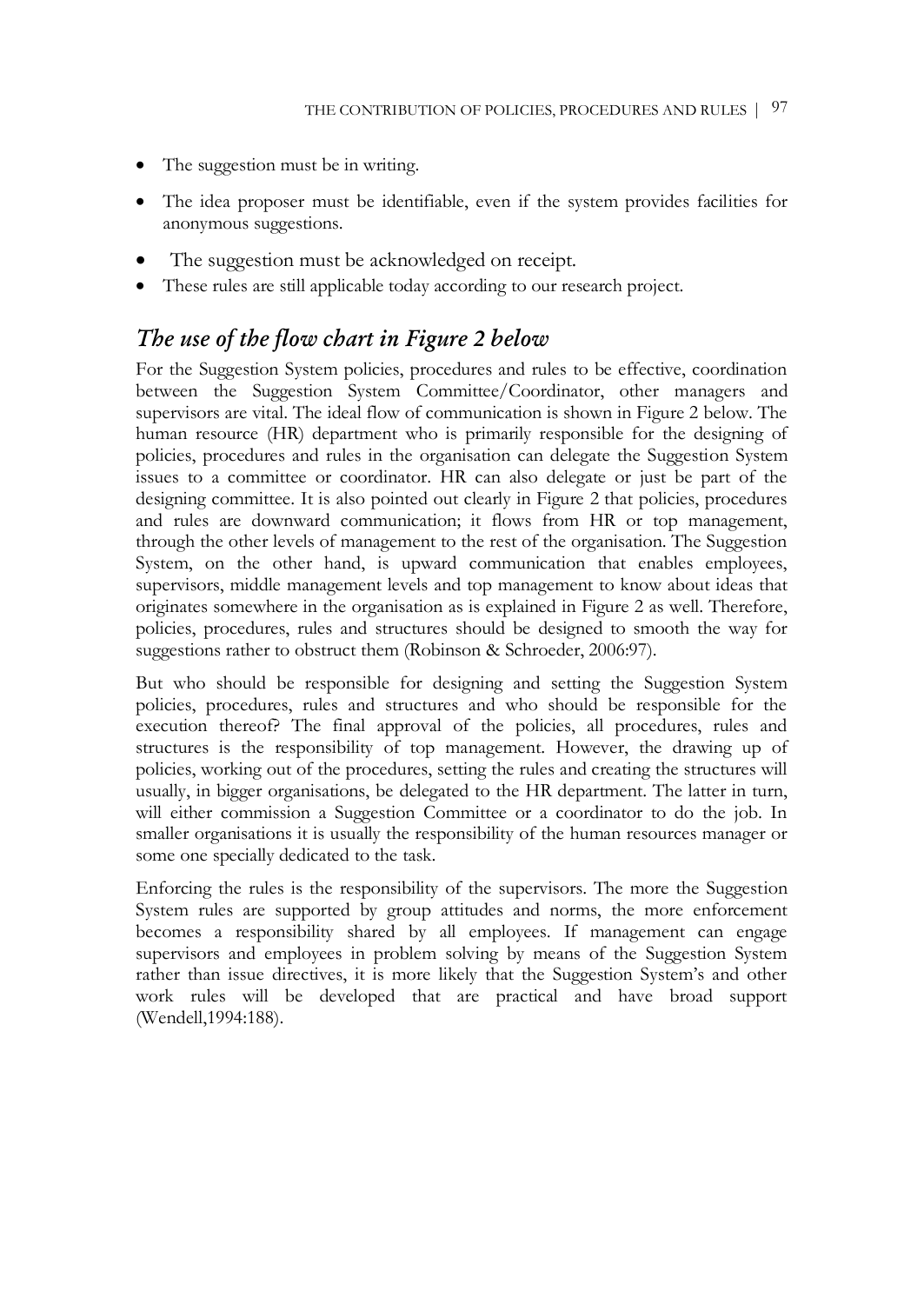

*Figure 2: Flow Chart of effective Suggestion Systems for Policies, Procedures and Rules in organisations showing the ideal flow of communication*

*Source: Developed by the authors ("COM" is communication)*

Dessler, Griffiths and Lloyd-Walker (2007:449) are of the opinion that an organisation will put in place mechanisms that would allow employees to feel empowered to communicate upwards with managements. Therefore they support the idea that organisations should encourage feedback from their employees through upwards channels. The Suggestion System provides the ideal channels for feedback. Extensive communication is a key component in innovative organisations within the organisation upwards, downwards and laterally.

Take note that the best Suggestion System"s policies, procedures, rules and structures are useless if it is not communicated to everybody in the organisation. Therefore, it must be publicised as wide as possible, starting with the induction and orientation of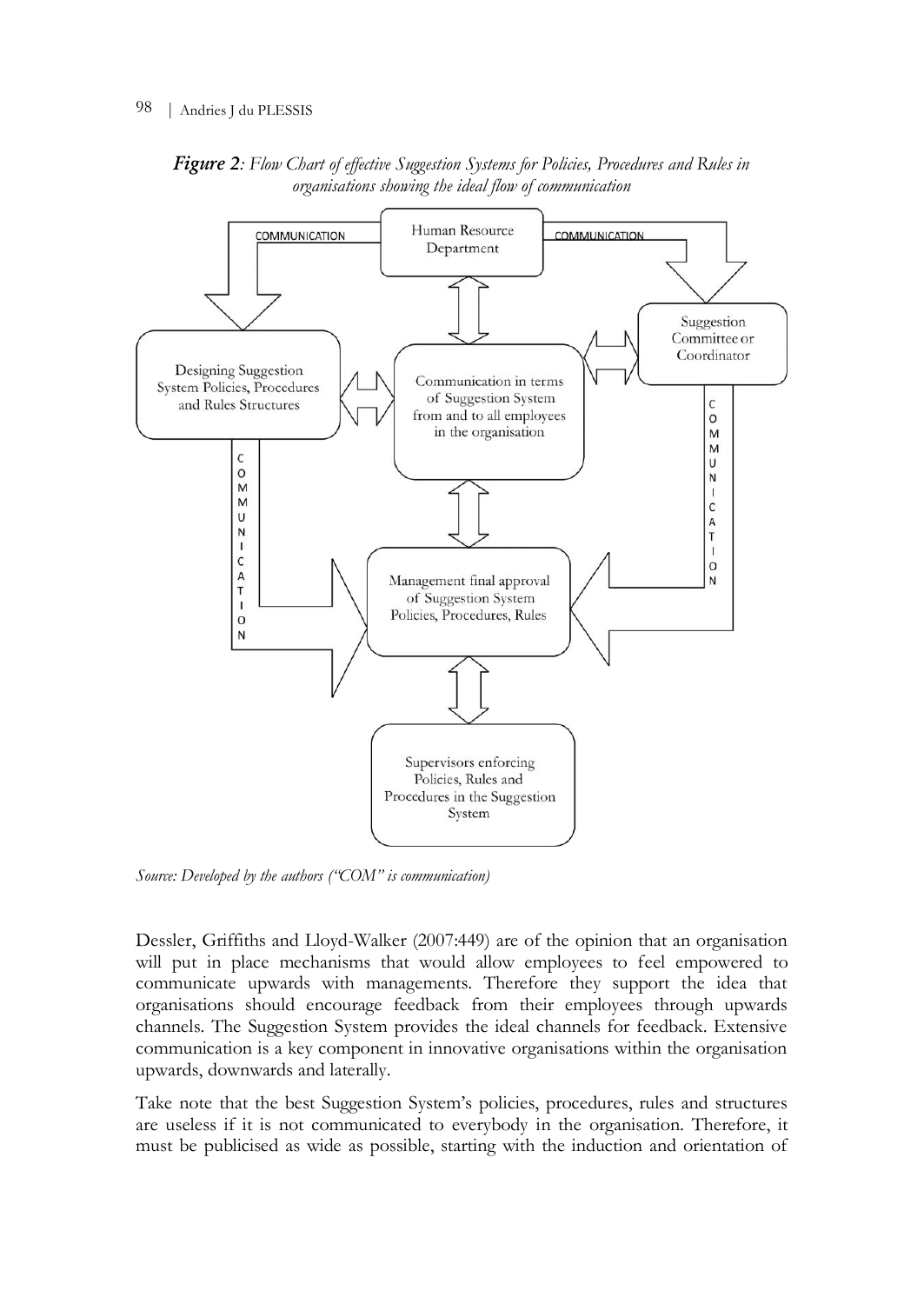new employees, official functions, monthly internal newsletters and even employee booklets. A continuous publicity programme will also contribute to a more successful Suggestion System.

# **Problem statement and objective of the article**

It is expected that, due to the fact that most of the Suggestion Systems driven in New Zealand, are to a great extend of an informal nature, there will be a lack of a proper policy statement, well formulated procedures and a set of rules to guide the whole system.

The objective of this article is to report on empirical research undertaken by Unitec New Zealand and the University of Pretoria, (South Africa) on Suggestion Systems as applied in some New Zealand organisations.

# **Methodology**

A number of critical success factors for suggestion systems were identified from the literature. From these critical factors the ten most important once were identified. A questionnaire was compiled by the University of Pretoria (UP) to establish to what extend these critical factors are complied with in organisations. The same questionnaire was used with permission from UP after minor modifications for an identical survey in New Zealand. Minor modifications involved updating and scrapping of some questions for use during short interviews in New Zealand; the UP questionnaire was too long and not applicable for certain New Zealand organisations.

### *Data collection*

The questionnaire was used and completed during personal interviews which were conducted in four main business areas, namely Auckland CBD, Greater North, Manukau and Waitakere City. Table 1 below is a profile of the distribution of the respondents in the four business areas. A 100% response rate was achieved.

| <b>Business Area</b> | Number of<br>organisations | Percentage of<br>organisations |
|----------------------|----------------------------|--------------------------------|
| <b>Greater North</b> |                            | 28.57%                         |
| Auckland             | 10                         | 47.62%                         |
| Manukau              |                            | $19.05\%$                      |
| Waitakere City       |                            | 4.76%                          |
| Total                | 21                         | 100.00%                        |

**Table 1**: Profile of respondents by business area

The number of employees employed by the different organisations, varied from a minimum of six employees to a maximum of 110, as reflected in table 2.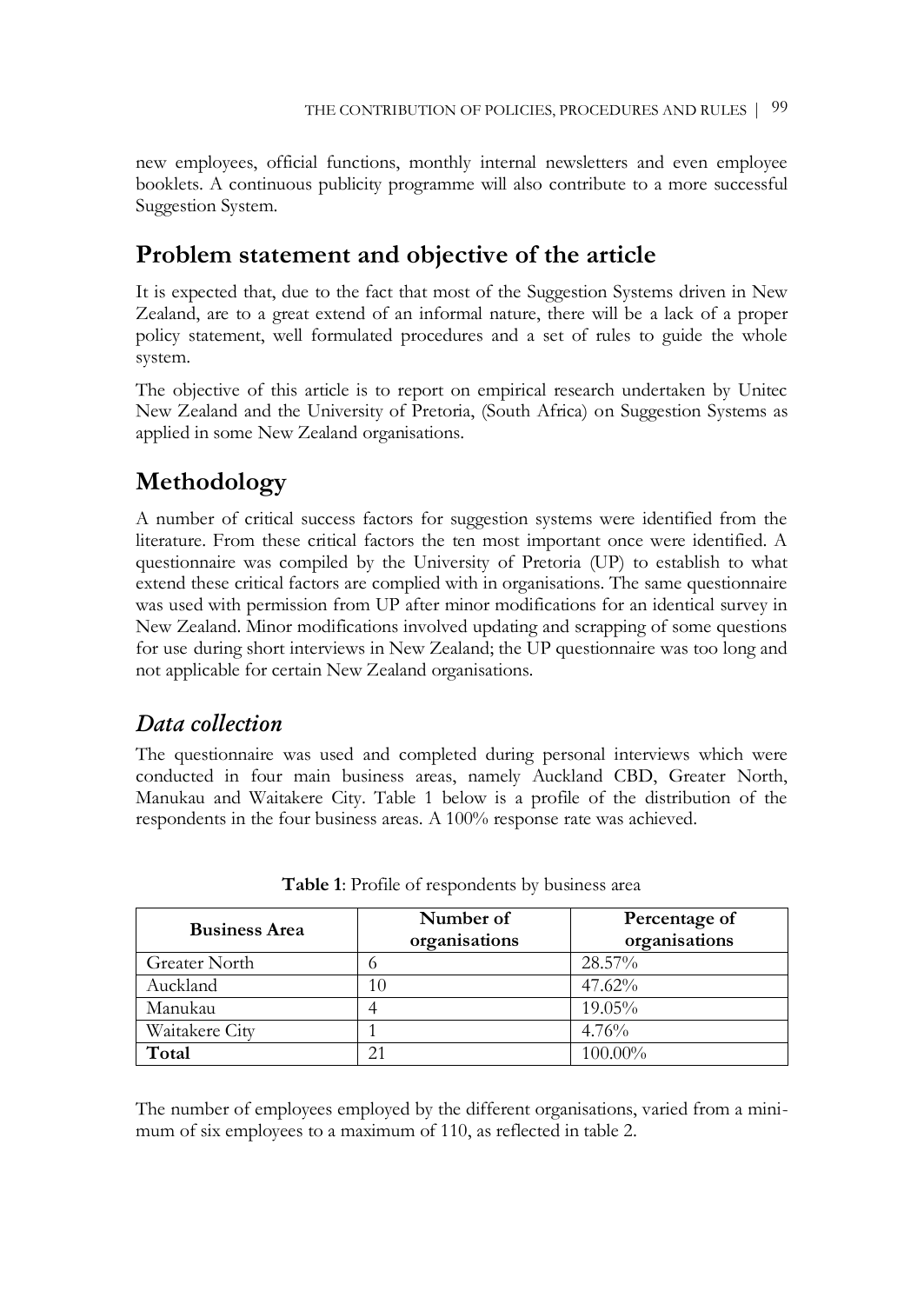| Number of employees | Number of<br>organisations | Percentage of<br>organisations |
|---------------------|----------------------------|--------------------------------|
| $6 - 29$            |                            | 38.10%                         |
| $30-49$             |                            | 38.10%                         |
| 50-110              |                            | 23.80%                         |
| Total               |                            | 100.00%                        |

**Table 2**: Profile of respondents by organisation size

From the 21 organisations 19 (90.48%) are from the private sector while two (9.52%) are from the public sector. A total of 89.47% (17) of the private sector organisations are from industry. Due to the size of the study and the amount of different sections and the large amount of questions in the research, only section B regarding Policies, Procedures and Rules are covered in this article. The other sections are dealt with in other papers and articles

# **Analysis of the results**

### *Methods used in Idea Generation Programmes*

The fact that 85.71% of the respondents agree that the methods that they use to generate ideas are clear and straight forward confirms that they have either a formal or informal suggestion system in place. The methods are also open to all potential participants including teams and individuals. With this high percentage one could easily deduce that it was going well in designing of the idea generation programmes as well if the methods used are so good; but it's a total different result in the next section.

### *Employees involved in Idea Generation Programmes*

An alarming 38.10% of the respondents reported that their employees from all levels are not involved in the design of the idea generation system. A further 28.57% of the respondents were unsure; therefore two thirds (66.67%) of their organisation"s employees are excluded in the basic design of what could be a possible cost saving or a possible labour turnover decrease. Only a third (33.33%) of the respondents is sure that their employees are involved and contribute positively to possible cost saving or attaining of their competitive advantage.

### *Policy as guide*

From the empirical study only 19.05% organisations claimed to have a formal Suggestion System. Only 28.57% of the respondents have official policies, certain structures and procedures in place. They claim that the suggestion policy is a clear general guideline that expresses the limits within which all suggestions activities must occur. That means that only two of the informal Suggestion Systems in use in the surveyed organisations are clear on this aspect. An alarming 71.43% of the respondents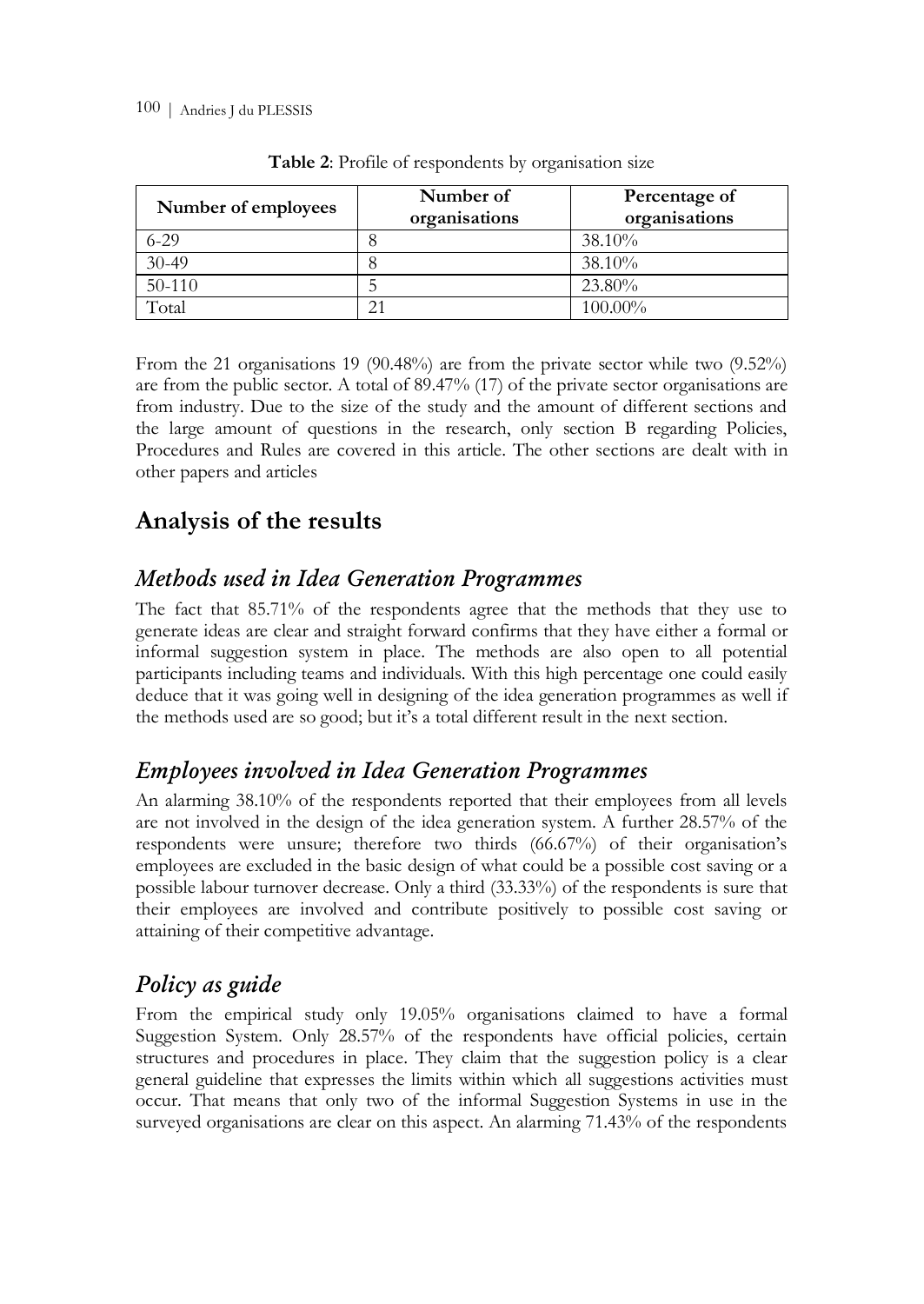either don"t have or are not sure if they have official and clear policies in use as general guides.

### *Aim of Suggestion System*

In spite of the above facts a mere 4.76% of the respondents strongly agree that the policy explains in full details the aim of the Suggestion System. This is really disappointing because a great number of employees are unaware of the system; it can be deduced that 95.24% organisations or rather management deprive their employees of participation if they knew the real value of the system, not only for the company but also for themselves. This is also clear evidence that the power of the system is not used to its full potential and that the aim of the Suggestion System is totally missed by the majority (95.24%) of the respondents.

#### *Suggestion Committee or Coordinator*

It is concluded from the survey that none of the organisations made use of suggestion committees to evaluate suggestions. A total of 100% of the respondents agree that they have no committees functioning at all and that it is not explained in any policy either. The flow chart in Figure 2 above explains the position of the committee or coordinator. Suggestion Committees could be very helpful with the evaluation of suggestions, especially in bigger organisations, where a specific suggestion will have a corporate wide influence. Members of such a committee will usually consist of representatives of al the departments, or at least of those departments that will be influenced by the suggestion. Although some managers might argue that it is just one more meeting added to a list of other meetings, it could really add value to the productivity of the organisation if the meeting is well managed. It is therefore absolutely necessarily that policies, procedures and rules applicable to the Suggestion Committee should be clear to all employees so that there will be no confusion with regards to its function, responsibility and actions.

### *Eligible employees to submit suggestions*

More that half (52.38%) of the organisations either don"t know or disagree that the Suggestion System policies clearly indicate which employees are eligible to the submission of suggestions. Why would any employee submit suggestions if they are not sure that any one would pay any attention to such a suggestion? It might be just a waste of valuable time. It is therefore necessary that the policy clearly indicates which employee or department, for example the Research and Development Department, will not be allowed to submit suggestions that are related to their own department (they might or might not be allowed to submit suggestions outside their field of expertise, depending on the policy). It can be deduced that if only 47.62% of the organisations that participated in this study have policies in place it is time for New Zealand organisations to review their own structures, functions, management duties and even their job descriptions so that their policies are then also reviewed or amended for their employees to have the motivation or initiative to participate in suggestions. Employee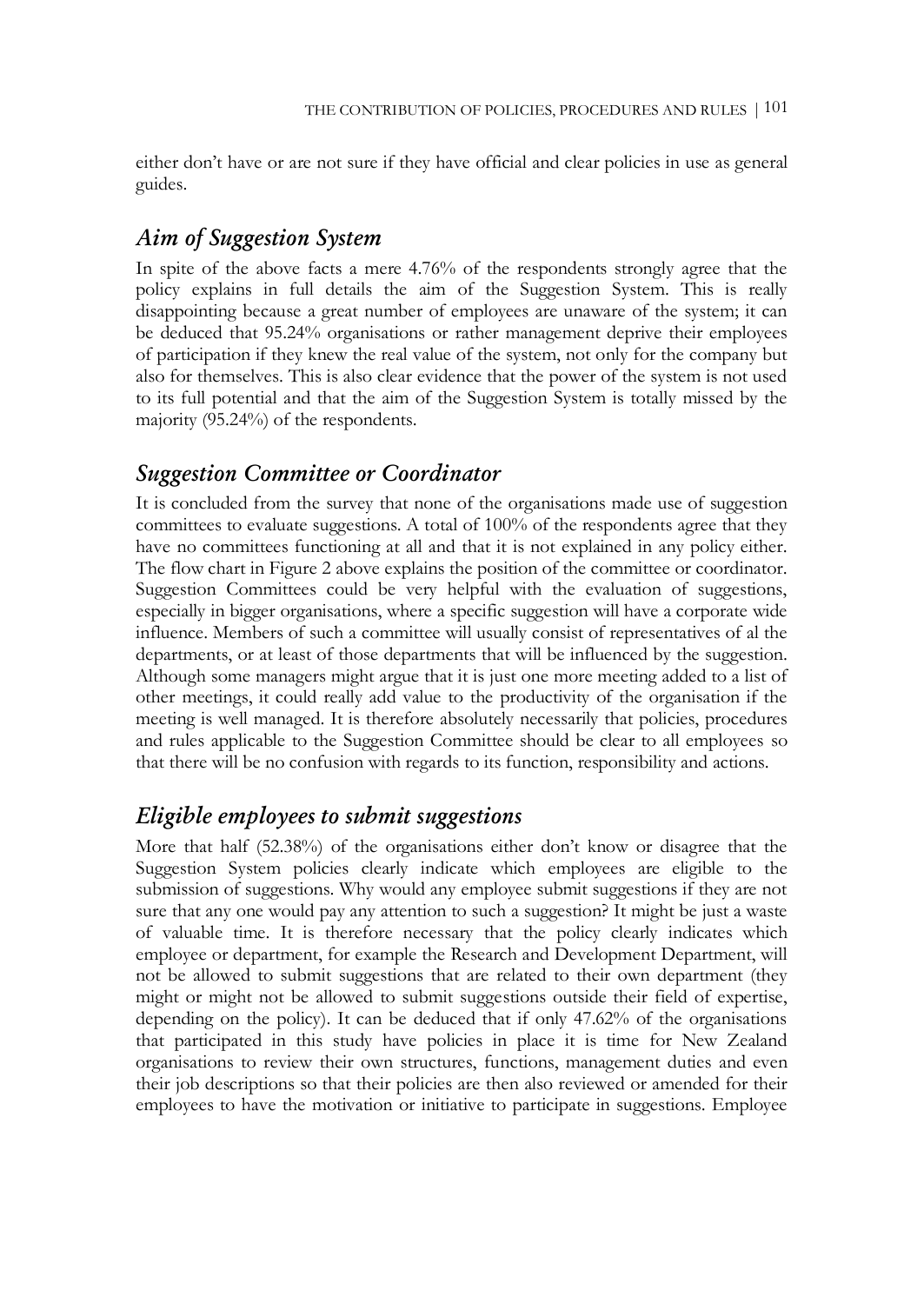inputs or suggestions can add so much value to any organisation. Engaged employees are known to go the extra mile.

# *Recognition and awards*

Less than 10% of the organisations agreed that their suggestion system policy clearly explains how the recognition and rewards are working. That means that two of the organisations with formal systems are sure how it works; an enormous 90.47% don"t know or are not sure that their policies explain to their employees what recognition or reward they could expect for suggestions that could have millions of dollars impact on the organisation. Everybody likes to be recognised and rewarded for something well done. When employees are recognised for what they do it demonstrates and confirms their achievements.

Recognition is very important for good relationships and a powerful way of recognition; most of the time it's an inexpensive tool for motivating employees. According to research conducted by North-Western University during 2005, it was found that 98.9% of the respondents placed employee recognition as the top motivation tactic (Potentials, 2005:6). Most employees know when they have done a good job, but when their managers acknowledge it they really believe it. Employees cannot be forced into participating in the Suggestion System. It is a purely voluntary activity. It is therefore unclear why some organisations are still against recognising and rewarding employees for suggesting improvements in their own jobs. Who knows the job and processes better than the employee (Darragh-Jeromos, 2005:18)? Any employee is likely to ask: "What does it mean for me?" (Sweetman, 2005:44). Employees will only participate if they have the will to do so, in other words, the motivation, and the opportunity to submit their ideas. What gets recognised gets done. This principle also applies to Suggestion Systems.

Awards can have a monetary or non-monetary value. Many organisations have healthy idea programmes with small or no financial awards. Some resort to awards that are imaginative and cost little but have high perceived value to the recipients. Beddows (2001:15) give examples of such non-financial awards such as car parkings and lunches with managers for the submitters of adopted ideas. Robbins (1997:387) confirms this when he said that it is a myth that most people are interested in absolute rewards. People are more sensitive to relative differences than to absolute differences. They compare what they get from the organisation with what others get. That is one of the reasons why policies, procedures and rules should be very clear with regards to recognition and awards.

# *Procedures*

With regards to the communication of the procedures related to the submission of suggestions to the employees, 95.24% of the respondents agreed that it is done. The other almost five percent were not sure, probably due to the fact that they only have informal systems and they are used to receive communication only from the top. Figure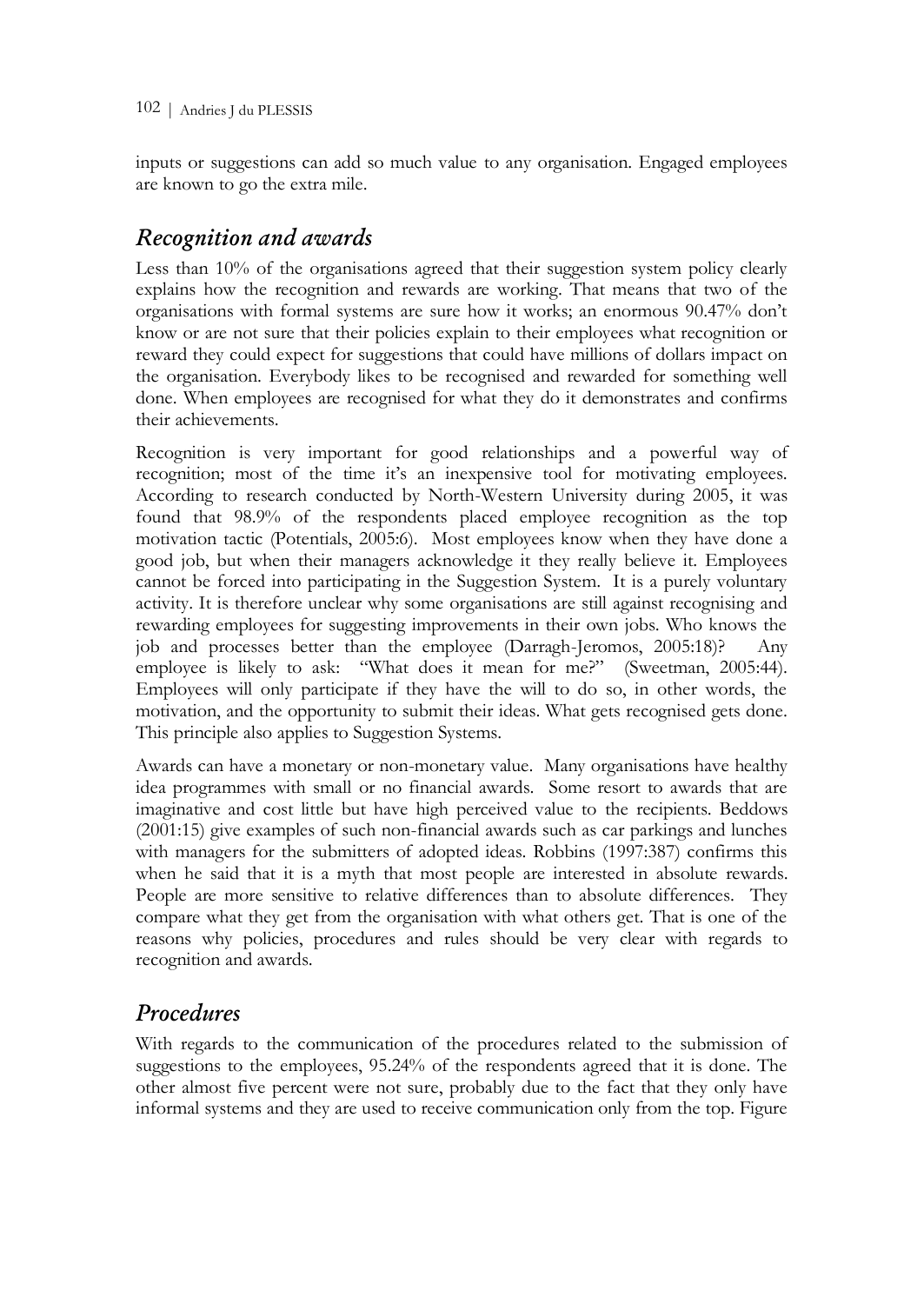2 above explains the ideal flow of communication which could influence all stakeholders.

### *Specific section suggestions*

A disappointing 19.05% of the respondents agreed that suggestions received in a specific section are authorised by the line manager and implemented immediately. It can be deduced that line managers either don"t want to take responsibility or they don"t have the authority or are not empowered to do it. If the line manager does not take the responsibility, who must? Surely, the suggestor cannot implement the suggestion without the approval of the line manager? If there is agreement on this, then it should be the responsibility of the line manager.

A total of 71.43% of the respondents were unsure what happens in their organisation. It is almost three quarters of the organisations in the main business areas in Auckland and the surrounding business areas that are not sure whose responsibility it is or who must record and implement suggestions. Recognition and rewards also fall under this heading with 80.95% of the respondents not knowing or disagreeing that line managers are responsible for it.

# *Right to appeal rule*

In only one case the employees know that they have the right to appeal against the nonacceptance of a suggestion and that the procedures for appeal are communicated to all staff members. In seven organisations the employees do not have the right to appeal to non-acceptance, while 61.90% of the respondents don"t know whether they have the right to appeal.

In the comparing study of Marx (1992: 58), more than 75% of all suggestions are declined and as a result the suggestion strategy should cater for these eventualities. Whenever a suggestion is declined it should be dealt with in such a way so as not to alienate the employees from the Suggestion System. The suggestor should be given full reasons why the suggestion was declined. To be completely transparent the suggestor should be given the opportunity to appeal provided that they could provide additional information or material which will support the appeal. The rule should stipulate a period of time within which the appeal should be lodged and also the number of times appeals will be considered. Appeal opportunities will also reflect management's commitment to the system.

### *Policy in terms of patentable suggestions*

None of the respondent"s Suggestion Systems" policies explains the ownership and rewards in cases of patentable suggestions. The reason for this might be two fold:

- That most of the respondents only have informal systems, and
- That there were no patentable suggestions in the past.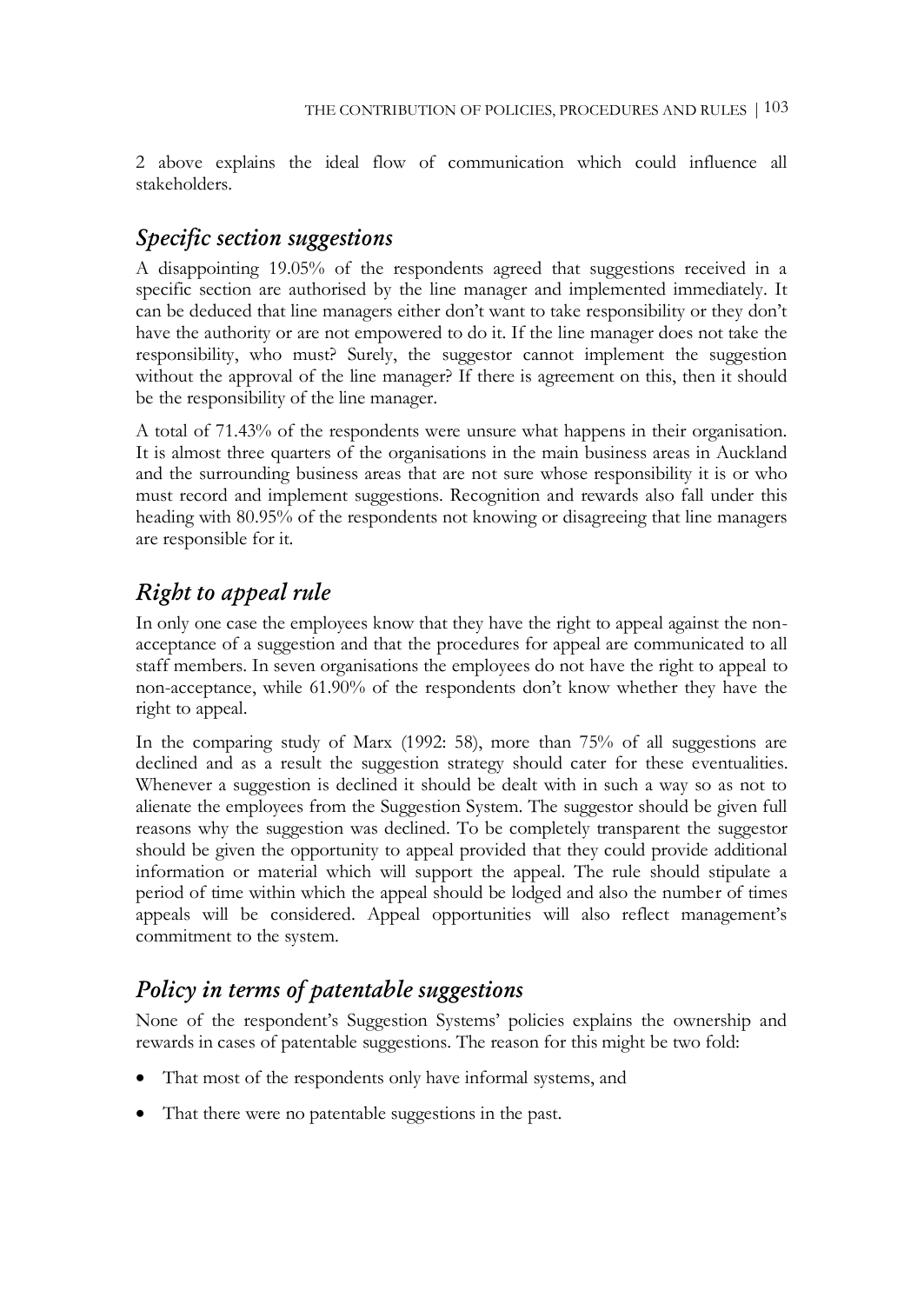It could, however, become a serious problem if a suggestor came up with a suggestion that could generate a large amount of money. The question will be: "To whom does the intellectual capital belong to?" It will be therefore wise to include the following in the Suggestion System policy: "Due to the cession of rights, the accepted suggestions become the property of the organisation and if the idea/suggestion is patentable, the suggestor has no further claim on the organisation and any benefit resulting from the idea/suggestion. Management can, as a gesture of goodwill, make an ex gratia award to the suggestor".

# *Corporate level implications*

With reference to the implementation of ideas and suggestions consensus (95.24%) was reached that it is the responsibility of the highest level in the organisation to approve recognition and rewards and the implication of any suggestions. If the line managers cannot take responsibility for rewards and the implementation of the suggestions it is understandable that not in one of the participating organisations implementation of suggestions form part of the line managers' performance appraisal.

# **Implications for management**

In this article we described flow charts showing the usual downwards communication. It was also explained how the ideal communication flow should take place and who should be responsible for it. Specifically the flow chart depicts the flow of communication for the Suggestion System. In other words the upwards flow of communication (suggestions) in organisations and how to submit a suggestion through the right channels. The flow chart represents an important theoretical contribution to the understanding of how important communication is in any successful system in organisations and for management"s use to ensure successful submission of suggestions that could be vital for the survival of an organisation.

# **Recommendations for organisations not using any suggestion system**

Suggestion Committees should be functioning in organisations because it could really add value to the productivity of the organisation if the meeting is well managed. It is therefore absolutely necessary that policies, procedures and rules applicable to the Suggestion Committee should be clear to all employees so that there will be no confusion with regards to its function, responsibility and actions.

It is recommended that policies clearly indicate which employee or departments are eligible to submit suggestions and who will not be allowed to submit suggestions. Whenever a suggestion is declined the suggestor should be given full reasons why the suggestion was declined; the system should be completely transparent and the suggestor should be given the opportunity to appeal provided that they could provide additional information.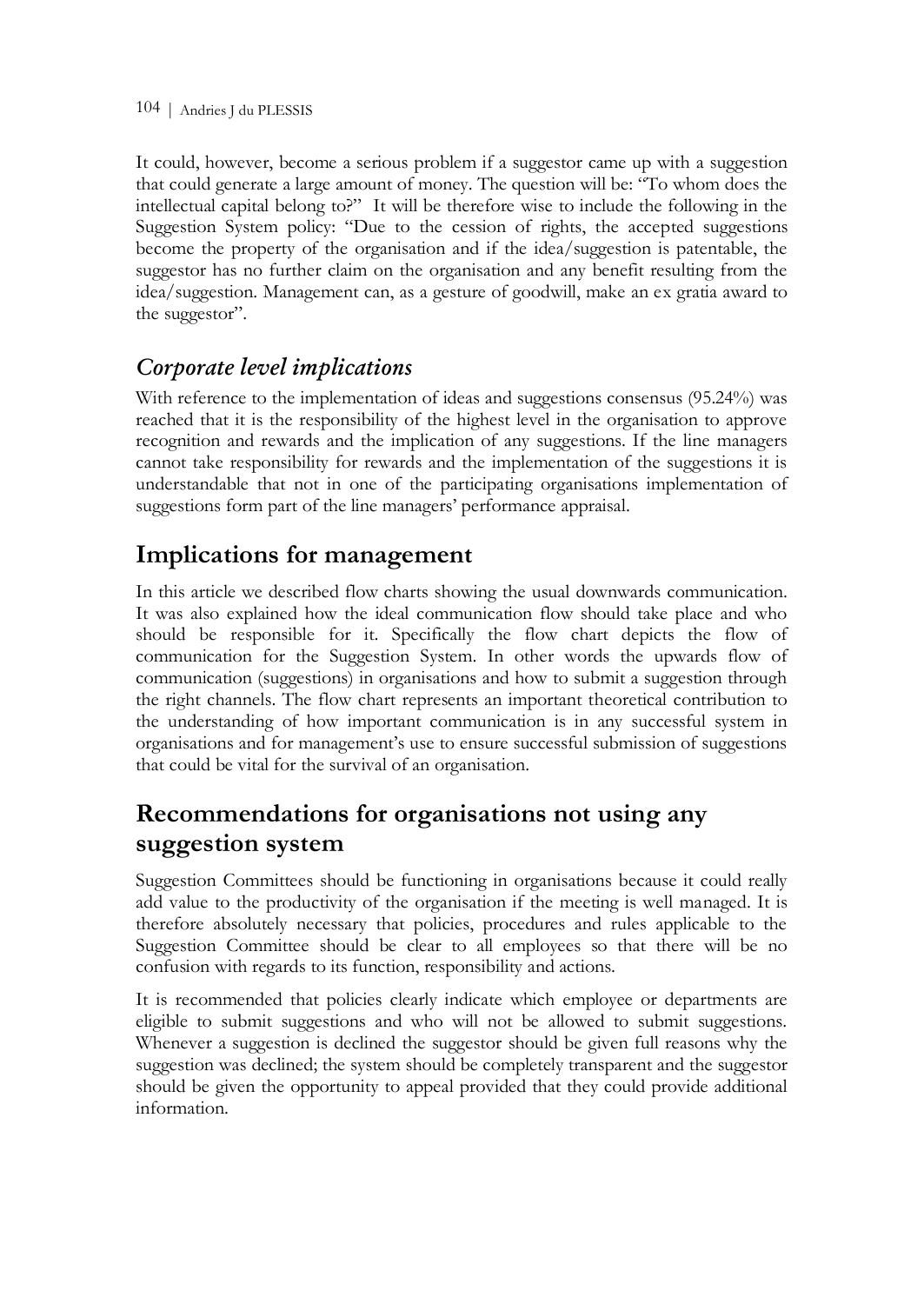It should be included in the Suggestion System policy that an accepted suggestion becomes the property of the organisation especially in the case where it is patentable.

### **Conclusion**

From the results of the survey it is evident that the full power of Suggestion Systems in New Zealand is not used to its full potential. The absence of formal policy statement, well formulated procedures and a set of rules to guide the whole system might contribute to the problem. This could be as a result of a lack of knowledge and skills to apply a Suggestion System. It is therefore important that, first of all, **all** levels of management should be properly trained. The whole management team should know what a formal Suggestion System consists of, what the benefits are, not only for the organisation but also for the individual, work teams and the esprit de corps.

With this knowledge a formal policy could be formulated that will leave little room for personal judgements and arguments. From there on the procedures and the rules could be worked out. It is however important to communicate the policies, procedures and rules to **all** employees through out the whole organisation. It is important to remember that the policies, procedures and rules should not choke creativity and initiative. With clear policies, procedures and rules every aspect of the system will be clear so that employees are left in no doubt to what is expected of them and what they can expect from the organisation in return.

### **References**

Beddows, A. (2001). Productivity through Innovation. *Management Services* 45 (2), 14-15.

Darragh-Jeromos, P. (2005). A suggestion system that works for you. *Super Vision,* 66 (7), 18.

- Du Plessis, A.J. (2012). Human Resource's approach towards social responsibility in a developing country in the future: some empirical evidence. *Interdisciplinary Journal of Contemporary Research in Business*, 4 (1), 204-212.
- Du Plessis, A. J., Paine, S. Botha, C.J. (2012). The Role of Human Resource Practitioners Maintaining Sustainability in Organisations: Some Empirical Evidence of Expectations, Challenges and Trends. *International Journal of Contemporary Business Studies*, 3 (4), 16-35
- Du Plessis, A.J., Marx, A. E., Wilson, G. (20080. Generating ideas and managing suggestion systems in organisations: some empirical evidence. *The International Journal of Knowledge, Culture and Change Managemen*t, 8 (4), 133-140
- Du Plessis, A. J., Paine, S. (2007). Managing of Human Resources and Employment Relations in New Zealand's Retail Industry. *The International Journal of Knowledge, Culture and Change Management.* 7(2), 83-91
- Dessler, G., Griffiths, J. and Lloyd-Walker, B. (2007). *HRM* 3<sup>rd</sup> edition. Theory Skills Application. Australia: Pearson Education.
- Hornby, A.S. (2005). *Oxford Advanced Learner"s Dictionary of Current English*, Seventh edition. Oxford University Press.
- Ivancevich, J.M. (2001). *Human Resource Management*. Eight Edition. New York, NY: Mc Graw-Hill Co, Inc.

Marx, A.E. (1992). *A Practical guide on Implementing Suggestion Systems*. Kenwyn, South Africa:Juta & Co, Ltd.

- Marx, A.E. (1995). Management Commitment for suggestion systems. *Work Study* 44 (3), 16-18.
- Mathis, R.L & Jackson, J.H. (2003). *Human Resource Management*. Tenth Ed. South-Western Ohio: Thomson.

Mosaic (2008). *DLB marketing magazine,* 71, April, 25.

North-Western University (2005). Number Game, *Potentials* 38 (10), 6.

Robbins, S.P. (1997). *Management Today*. New Jersey: Prentice Hall, Inc.